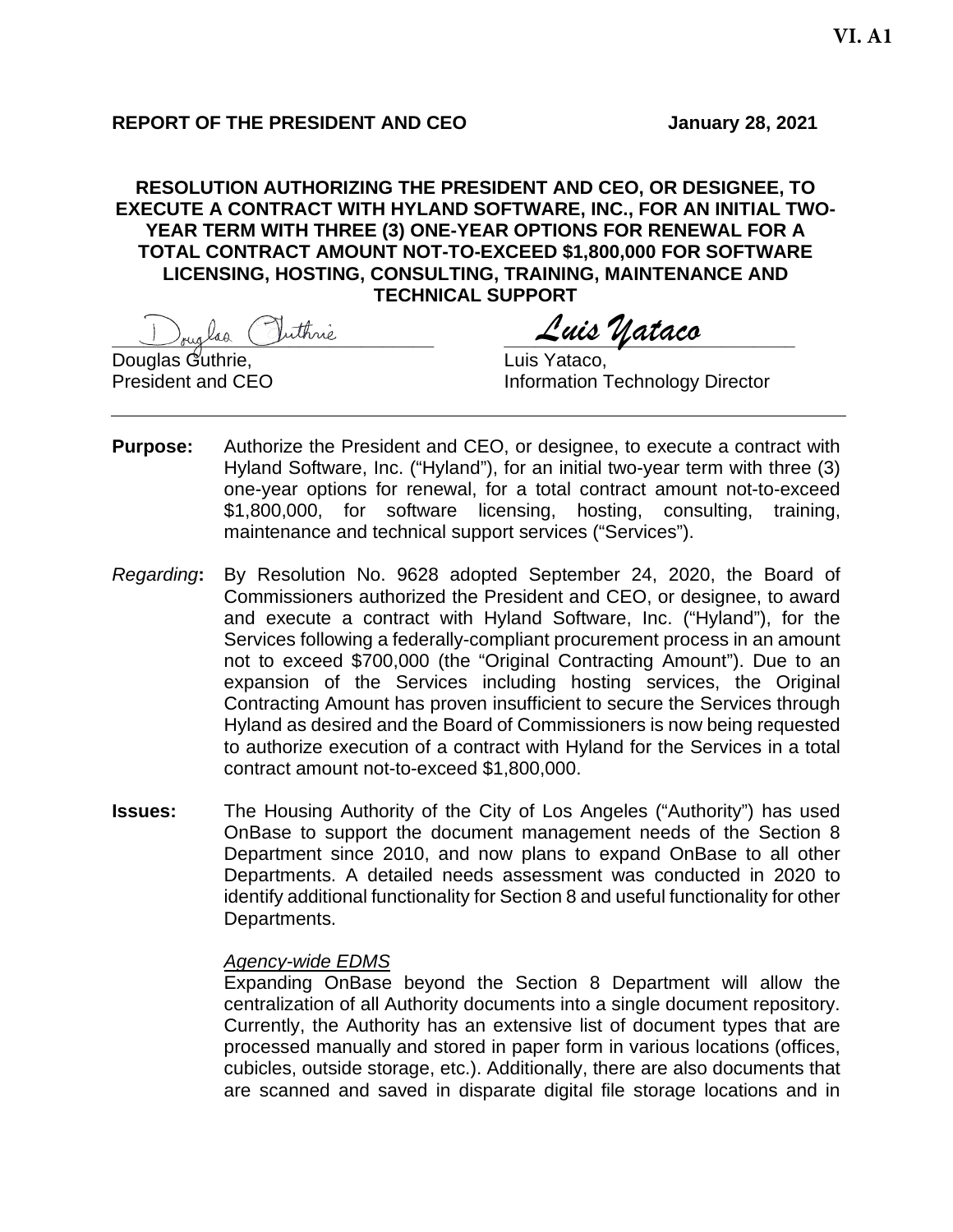enterprise databases such as Voyager (Public Housing, Asset Management), Elite (Section 8), EBS (Finance, Human Resources, Legal, General Services) and in Outlook documents. These documents include invoices, eligibility documentation, contracts, etc. Expanding OnBase will drive the centralized digitalization of paper forms and provide a more efficient tool to locate and manage the distribution of the Authority's documents from various systems for all Departments.

An agency-wide EDMS will establish visibility, better retrievability, and governance of the Authority's documents. With greater visibility over all major document types, additional metrics could be tracked and reports produced regarding the Authority's documents (e.g., reduction and/or growth over time, number of documents required for various business processes, processes with incomplete documentation, etc.). Moreover, the governance of these documents from a single system could be leveraged to configure the retention of documents to help ensure adherence with the Authority's Record Retention and Disposition Policy and related retention schedules.

#### *More than Document Management*

Due to client expectations and demand, traditional document management systems have evolved into content services platforms which address the need to integrate documents from various input sources and to provide hosting services. OnBase is now a content services platform and it is used by major government agencies including housing authorities.

#### *Multi System integration*:

The Authority plans to integrate OnBase into business processes that are conducted in Elite, Voyager, EBS and Outlook. Hyland products and OnBase add-ons such as Application Enabler and Outlook integration will be configured at key steps of major business processes. During the term of the contract, integration with other pdf management applications such as DocuSign and Adobe Sign will also be explored to manage the collection of digital signatures and approvals into a centralized platform.

#### *Hosting and availability:*

The Authority desires to leverage Hyland's cloud services to gain greater access and performance. Having OnBase hosted on Hyland's cloud will make it more accessible for staff to view and process documents using the devices they have for teleworking. The hosted OnBase environments will be managed directly by Hyland's staff and they will be able to directly address any performance issues in addition to applying major system updates, patches and fixes.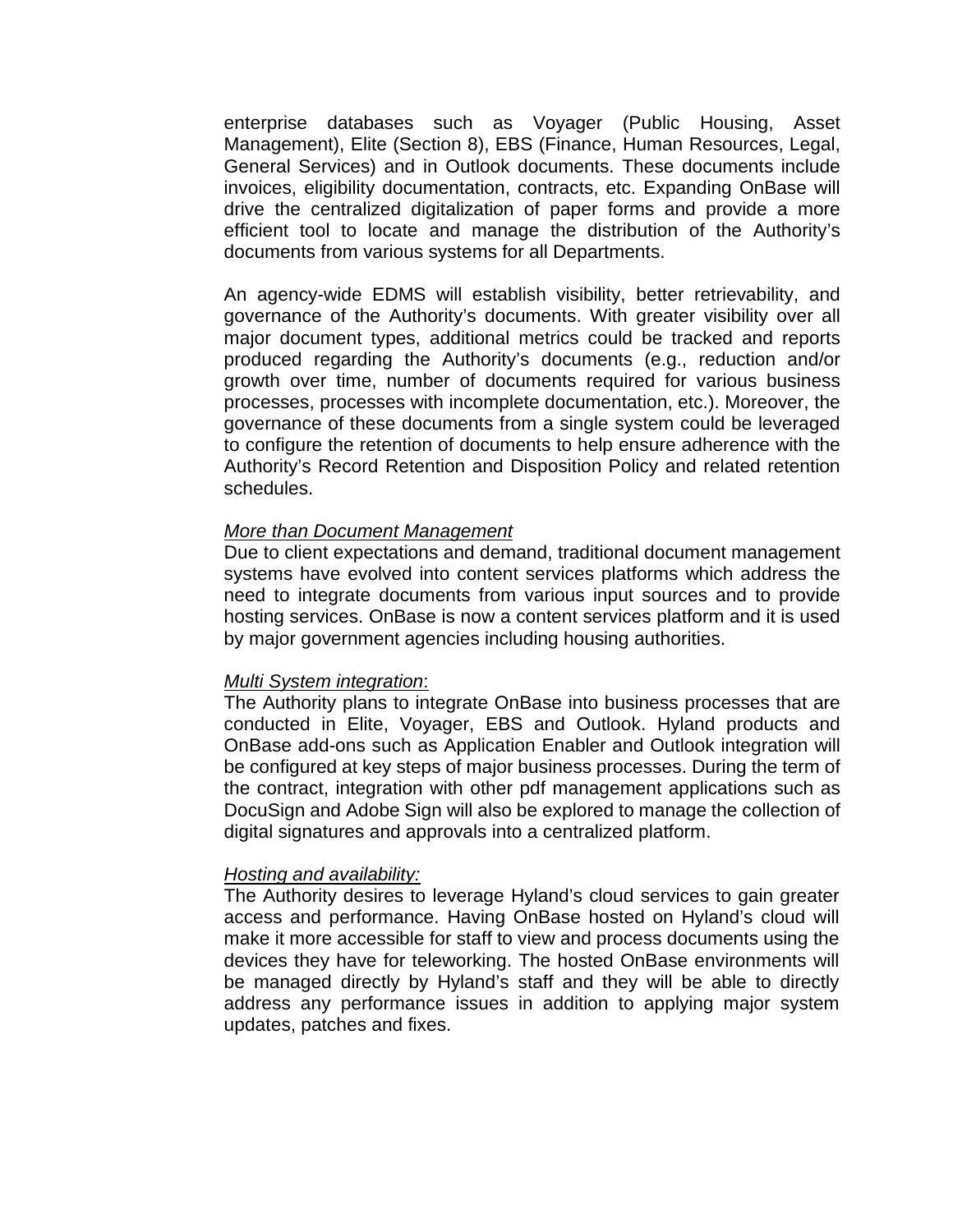### **Procurement:**

The U.S. Department of Housing and Urban Development (HUD) permits housing authorities to purchase common goods and services that are routine in nature under competitively awarded contracts entered into by other public agencies through a procedure called "cooperative purchasing" to realize greater economy, efficiencies and reduce costs. The Authority desires to utilize OMNIA Partners Contract No. 190904 ("OMNIA Contract"), via a cooperative purchasing method with Hyland Software, Inc., for the procurement of such Services. The OMNIA Contract is effective through December 31, 2022, for an initial contract term and subject to renewal through December 31, 2024. Procuring OnBase through the OMNIA Contract allows the Authority to harness the purchasing power of the OMNIA Partners purchasing cooperative and realize substantial costs savings. In addition, Migration to a different application platform at this time would be unnecessarily costly and unjustifiably disruptive to the Authority's business operations. Utilizing the OMNIA Contract will help the Authority realize greater economy, administrative efficiencies, and reduce both procurement and operational costs.

**Vision Plan**: *Pathways Strategy #5: Action 5.3*: Identify and evaluate the Authority's current processes across business lines for "automation gaps" and systems bottlenecks to expand usefulness of technology to handle current manual processes and increase productivity (e.g., automated procurement, HR and payment approvals, cloud based data systems, etc.).

> *From Paper to Digital Document Handling:* Digitalization of paper-based client and tenant files will be extended to multiple departments to reduce the use of paper documents and expedite workflows associated with intake processes, along with annual and interim certifications. Hyland's products identified for this effort are Unity Client and Unity Forms.

> *Digital Document Enabled Business Processing:* Current business processes for inter-departmental requests which include attachments often sent via email as support documentation or require the circulation of hard to use digital forms will be improved by the integration of OnBase for document handling. Hyland's products identified for this effort are Application Enabler, Outlook Integration and Workflow.

> *Document Sharing, Versioning and Searching:* The centralization of digital files into a single repository will give greater access and version control to departments that share important documents such as contracts, memos, support documentation, invoices, etc. It will also allow staff to access the latest version of departmental policies, protocols and procedures. Hyland's products identified for this effort are Full-Text Search, and Document Knowledge Transfer and Compliance.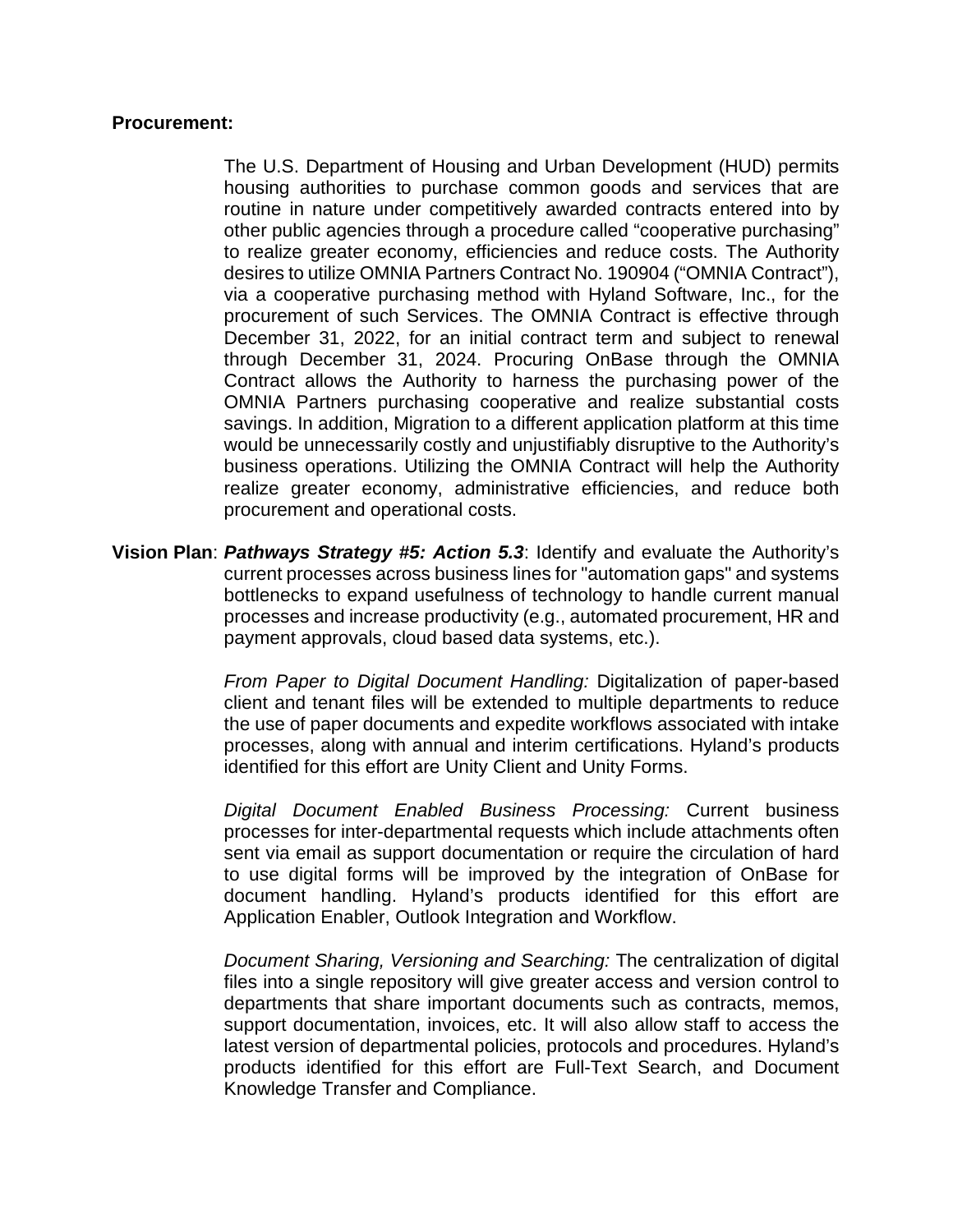*Document Retention*: Varied departmental document retention practices will benefit from central administration practice which can help standardize the adherence to multiple retention cycles reducing the need for replicated efforts across departments. Hyland's products identified for this effort are Records Management and Retention.

**Funding:** The Chief Administrative Officer confirms the following:

## *Source of Funds:*

Funding for the first year of the agreement will be from the Authority's CARES Act award as authorized under Resolution 9628. For the second through fifth years, this software will support the operational needs of the entire agency and will be funded through operating revenue from various programs.

# *Budget and Program Impact:*

Over the 5-year term, the total anticipated costs are \$1.8 million. Funds are available and included in the Authority's 2021 operating budget and will be budgeted as needed in subsequent years.

| <b>Services</b>                                       | 2021      | 2022      | 2023      | 2024      | 2025      |
|-------------------------------------------------------|-----------|-----------|-----------|-----------|-----------|
| Hosting, Software<br>and Technical<br><b>Services</b> | \$152,000 | \$278,000 | \$278,000 | \$278,000 | \$278,000 |
| Implementation<br><b>Services</b>                     | \$248,000 | \$72,000  | \$72,000  | \$72,000  | \$72,000  |
| Total                                                 | \$400,000 | \$350,000 | \$350,000 | \$350,000 | \$350,000 |

**Section 3:** Hyland Software Inc. has been a strong supporter of HACLA's Section 3 Program since 2015. To date, they have contributed thousands of dollars toward the Section 3 Fund. Hyland Software will continue its commitment to the Section 3 Program and has agreed to continue providing Section 3 Fund contributions in accordance with Housing Authority's Section 3 Guide and Compliance Plan.

> Hiring, subcontracting and other economic opportunities for Section 3 Residents and Businesses are not feasible due to the nature of the work, geographic location and other factors. Hyland's contribution to the Section 3 Fund will be used to generate economic opportunities for Section 3 Residents.

### **Attachment:** Resolution